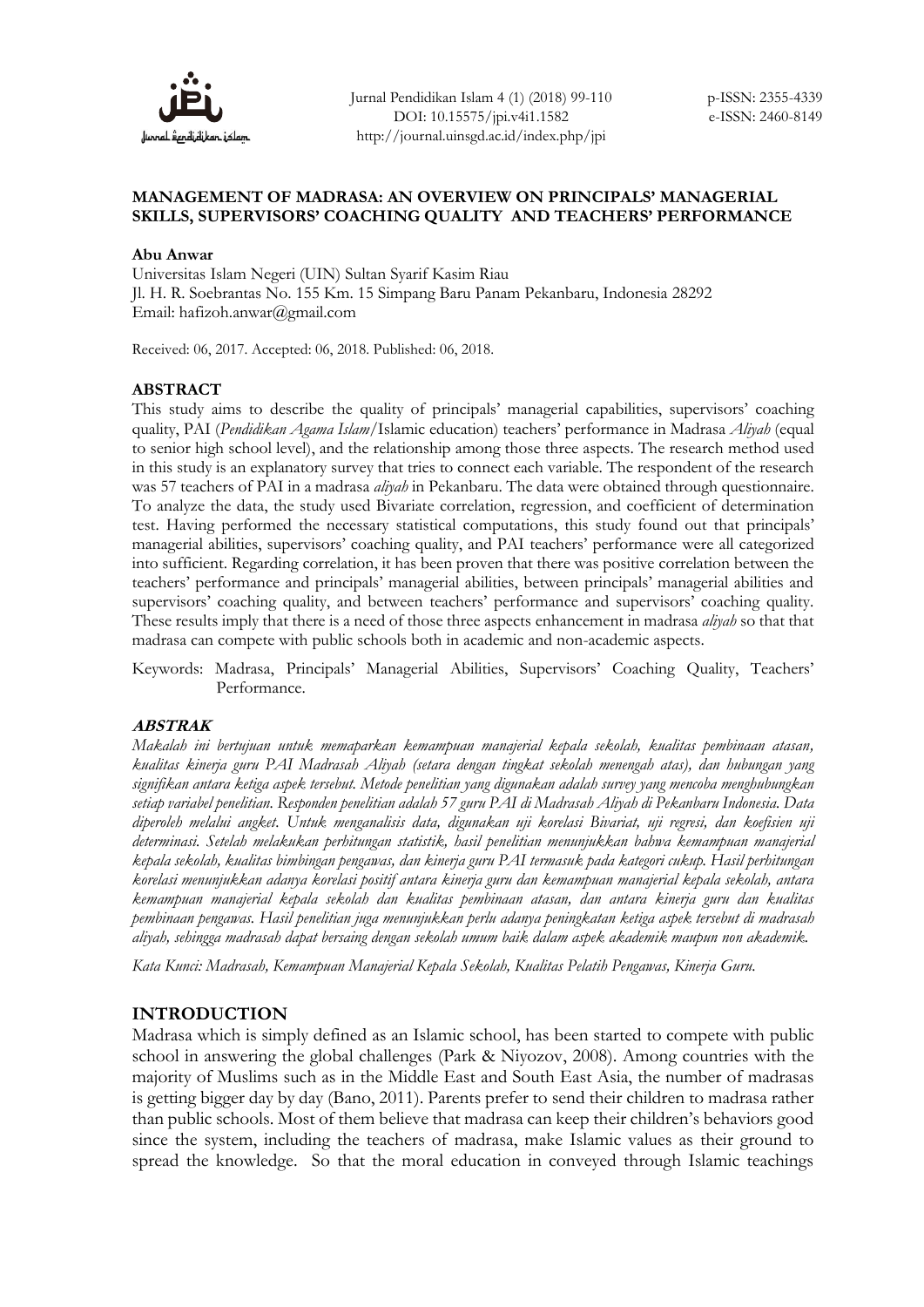(Suleymanova, 2015). However, it is believed that to certain extent, madrasa is left behind compared to public schools in terms of such aspects as teachers' performance, principals' managerial abilities, and supervisors' coaching quality. As a matter of fact, those three aspects are some of the most important keys to having an educational institution with good quality.

The educational purpose set by an institution should be implemented together by the educational institution and other correlated stakeholders either individual or institutional (Kanji, Malek, & Tambi, 1999). To achieve the goals of education, there needs to be a mature set of works such as careful planning, work organizing, an appropriate and useful briefing, communications, supervision, and evaluation (Stuckey, 2007).

To cope with it, the existence of qualified human resources with the ability to manage well is inevitable. By doing so, those people can create working linkages which seek to achieve a goal that has been set by an institution. It is stated that principals as managers should be willing and able to manage all resources of the school to realize the visions, missions, and goals already set (Wahyudi, 2009). By optimizing managerial skills, the headmasters can build and maintain their teachers' positive performance. Therefore, we can understand that the managerial skills are needed in carrying out the principal role and functions in order to achieve the goals that have been set.

However, the reality in the field often reveals that the principals are simply clever yet without technical, conceptual, and social skills, as well as managerial skills. In fact, good managerial skills of principals often lead to the increase of teachers' performance (Botha, 2011). The managerial capabilities of the principal are still low, the skill of principals' problem solving has not been satisfactory. Also, up to the current administration and managerial concept mastery and regulation-regulation of educational duties relevant to the madrasa seem to have not deeply understood by the headmaster of madrasa. They tend to work out what it is relying on their experiences since the appointed teacher, homeroom, and head deputy of madrasa is appointed by the headmaster of madrasa. Those problems are caused by lack of understanding and skills of managerial of the principals. So that the quality of most madrasa is considered low. One of the most noticeable indicators of the low managerial skills of the madrasa is indicated by the reluctance of the teachers to attend meetings without notifying the school principals and the meeting leaders (Moghadami, 2010).

In line with the importance of managerial abilities of madrasa headmasters to improve teachers' performance, it is also important to identify the supervisors' coaching towards teachers as a part of framework for professional performance improvement among the teachers. Then, supervisors as builders who produce educators must be an expert in the field of education, professional and competent in providing oversight to its clients. Supervisory position is very strategic and can affect the overall quality of education (Darling, 2012). Functional and supervisors responsible for the process of learning, education and guidance in the neighborhood of schooling at different level and type of education. Its strategic functions can enhance the learning process and guidance conducted by teachers so that the educational process will take place effectively.

However, up to now a supervisory presence to provide good coaching for the headmater of the madrasa or the teachers are still very low. There are those whose presence just as reviewers and executed only one time in a year; some are only submit evidence of visit to sign some documents, attend meetings, etc. The supervisors often examine learning devices without giving a consistent follow-up regarding the results of their findings. Consulting the issue of teachers' classroom is seldom carried out since teachers feel hesitate to convey their problems. Supervisors often consider people who just check without any solution. So their arrival at school not very well-liked teacher. Whereas this stigma should have been changed. The supervisor is a colleague for teachers to find a workaround for what they face either in the classroom or in the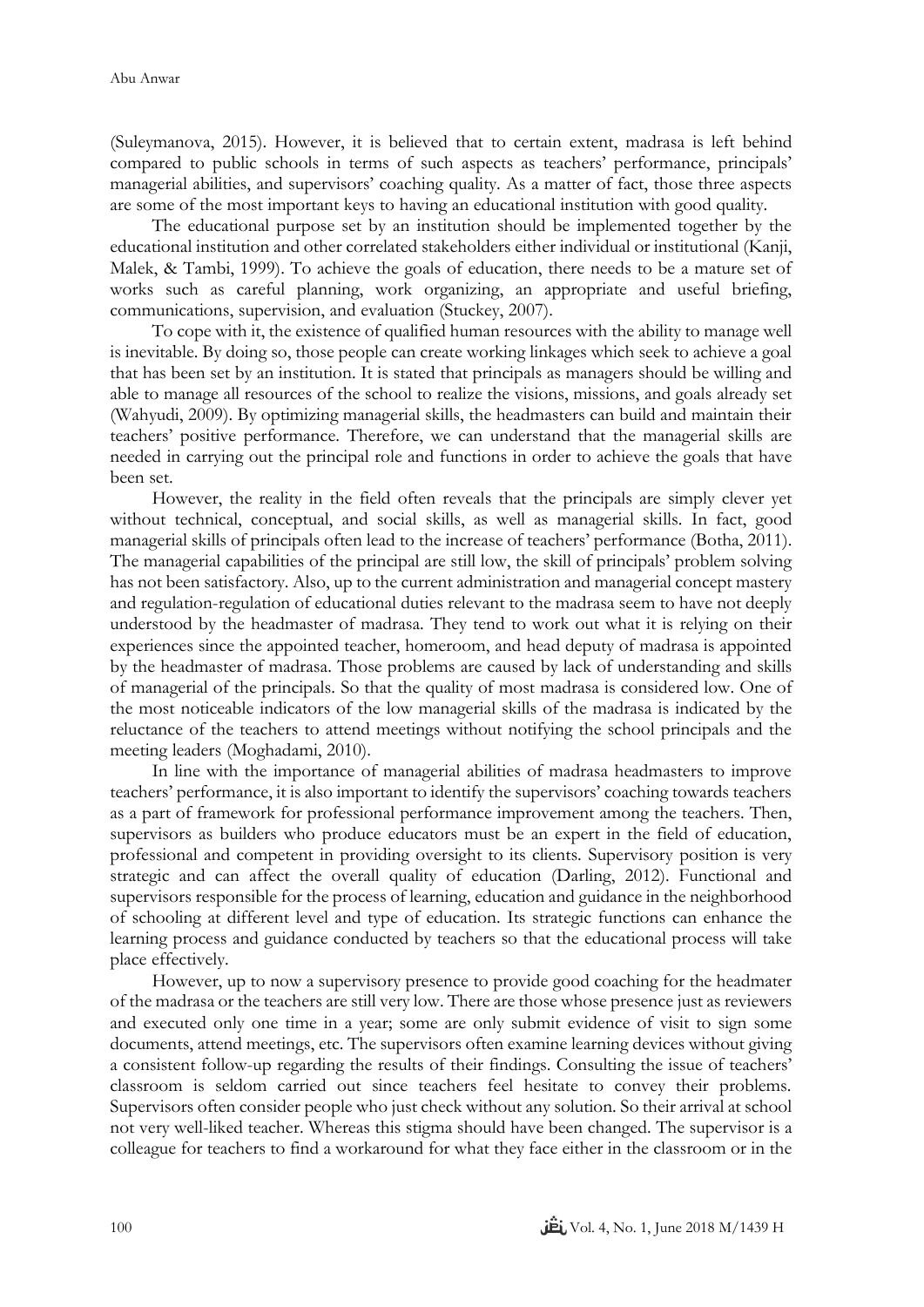preparation of study program (Austin, 2002). The number of schools built by supervisors in some schools are 19 schools. Certainly at odds with the assignment of supervisors according to Law No.74 Year 2008 which is about the number of schools that must be constructed for each high school superintendent to conduct surveillance and build at least five schools and at most ten schools.

It is certainly contrary to how the rule should be implemented. A minimum workload of PAI and madrasa supervisor at the school is equivalent to 37.5 hours hours per week, including assessment, monitoring, mentoring, and tutoring implementation in madrasa. Supervisory awareness and responsibility towards task are expected so much, so that tasks can be implemented as well as possible. Teachers as educational personnel desperately need help of the supervisor. Therefore, the assessment of the performance of the teachers is a thing that needs to get serious attention from his superiors in particular by supervisor. Performance assessment of teachers, is one of the competencies that must be mastered by madrasa supervisor. The competencies belong to dimensions of education evaluation.

At the initial interview on  $20^{th}$  -  $26^{th}$  of November 2010 which was done to some madrasa in Pekanbaru, it is retrieved information from the madrasa headmaster and its deputy of madrasa curriculum section that in general the performance of PAI teachers: moral teacher, the teacher of Qur'an, the Hadith, Fiqh and teachers of SKI (*Sejarah Kebudayaan Islam/*history of Islam) madrasa *aliyah* in Pekanbaru belongs to be still less or low. Low performance of PAI teacher as seen from a variety of things including: teachers' performance madrasa *aliyah in* Pekanbaru are still less or low, annual and semester programs made desultory, material contained in curriculum of RPP (*Rencana Pelaksanaan Pembelajaran/*lesson plan) was not according to the taeching process, some of them do not carry the curriculum in teaching, many of them just copy paste other teacher's curriculum (RPP), they were less over matter presented, there was late entry to the teacher of the class, there was subject matter that was not taught by the teacher because of running out of time, teachers less understand of using media learning techniques not even use the media of instruction, the allocation of time and attendance of the teachers in the classroom was not fulfilled maximally, and others. Being respect to these issues, this research focuses on the performance of managerial ability, the madrassa headmaster and supervisor's coaching.

A similar case is also expressed by the headmaster of secondary education and vocational Education office Depok. Some of the findings obtained, related to the performance of civil servant in Depok include: (a) some teachers did not make the work planning, (b) some teachers were not yet able to operate the computer, (c) some teachers did not follow the seminar regularly, (d) there were obstacles in the strained relations between the teacher and the headmaster because of the limited time (Wulan, 2013).

In accordance with the formula given, then this paper aims to describe: madrasa *aliyah* headmasters' quality of the managerial capability, supervisors' coaching in madrasa *aliyah*, PAI teachers' performance in madrasa *aliyah*, the correlation between the madrasa *aliyah* headmasters' managerial capabilities and teachers' performance, the correlation between supervision and teachers' performance, and the correlation between the headmasters' managerial capabilities, supervisor and teachers' performance.

#### **METHOD**

The research used correlational method to find out the relationship between two or more variables without any efforts to influence these variables. There is no manipulation of the variables in this study. The circumstances at the site are inadequate performance of PAI teachers' of madrasa *aliyah* in Pekanbaru. The focus of the research is to reveal the influence of the free variables, namely madrasa *aliyah* headmasters' quality of the managerial capability and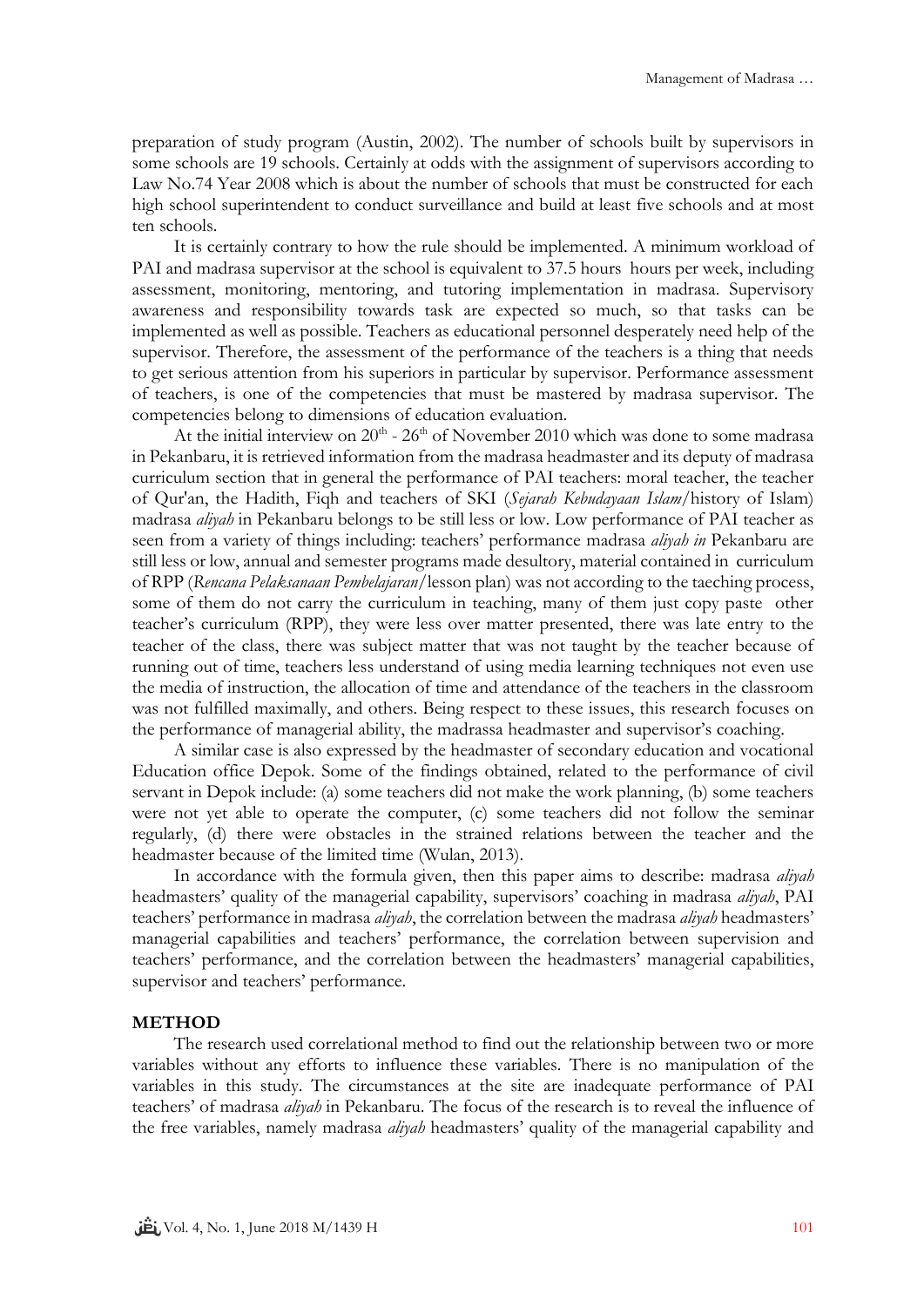supervisors' coaching on PAI teachers' performance. This research was conducted in madrasa *aliyah in* Pekanbaru. There are nine names of madrasa *aliyah* which are presented in Table 1.

| No. | Name of school                          | Address              |
|-----|-----------------------------------------|----------------------|
|     | Madrasa <i>Aliyah</i> Negeri - 1        | Jl. Bandeng          |
| 2   | Madrasa Aliyah Negeri - 2               | Jl. Diponegoro       |
| 3   | Madrasa Aliyah Hasanah                  | Jl. Cempedak         |
| 4   | Madrasa Aliyah Muhammadiyah             | Jl. Lobak            |
| 5   | Madrasa Aliyah Masmur                   | Jl. KH. Ahmad Dahlan |
| 6   | Madrasa Aliyah Dar el-Hikmah            | Jl. Manyar Sakti     |
|     | Madrasa Aliyah Al- Kautsar              | Jl. Hangtuah         |
| 8   | Madrasa Aliyah Pesantren Teknologi Riau | Jl. Harapan Raya     |
| Q   | Madrasa Aliyah Diniyah Putri            | Jl. KH.Ahmad Dahlan  |

Tabel 1. The Names and Addresses of Madrasa *Aliyah* in Pekanbaru Indonesia.

Source: The Ministry of Religious Affairs of Republic of Indonesia

Data required to fulfill this study were collected by questionnaires. Questionnaires to obtain data about the madrasa *aliyah* PAI teachers' managerial, supervisory and coaching ability in Pekanbaru. The questionnaires used was Likert scale with five alternative answers, namely strongly agree, agree, somewhat agree, disagree and strongly disagree. The questionnaire was distributed to 57 PAI teachers' who have been designated as research respondents. To measure each item of each indicator, both the independent variable indicator and the dependent variable indicator were used closed questions using the same scale and then assigned weight according to their intensity. The questionnaire instrument has been qualified as a valid and reliable data collection tool through instrument testing.

Interview was used to obtain data from the headmaster of madrasa's managerial ability related to the ability of human relations, supervisor's coaching, and PAI teacher's performance in the learning process. Its techniques were used in order to strengthen the data obtained through questionnaires. It was conducted to the headmaster of madrasa as many as 9 (nine) people and 11 (eleven) madrasa supervisors.

There are two ways of analysis applied, namely the analysis of non-statistical tests and statistical tests. The nonstatistical test were used to describe the data for each variable into categories, such as high, medium and low. For the purposes of data analysis in understanding good relationship for each independent variable or variables, this study undertakes the independent Bivariate, regression coefficient, and double determination tests.

## **RESULTS AND DISCUSSION**

### **The Quality of Madrasa Aliyah Headmasters' Managerial Capability**

Indicator of madrasa *aliyah* headmaster managerial skill refers to planning, organizing, acting, and supervision. Percentage of achievement of each indicator can be seen in Table 2. The level of achievement of managerial capability of madrasa *aliyah*'s headmasters in general average is 71.14%. This percentage is categorized as sufficient as well. This means that from the points of view of managerial skills such as planning, organizing, and monitoring, they appear to have just enough level which needs to be upgraded to a better level. Meanwhile, the results of interviews with them has resulted information that in general they have not been able to provide excellent service to teachers. According to them, there needs to be coaching to improve the relationship between the headmaster of madrasa and teachers, in order to establish good communication between them.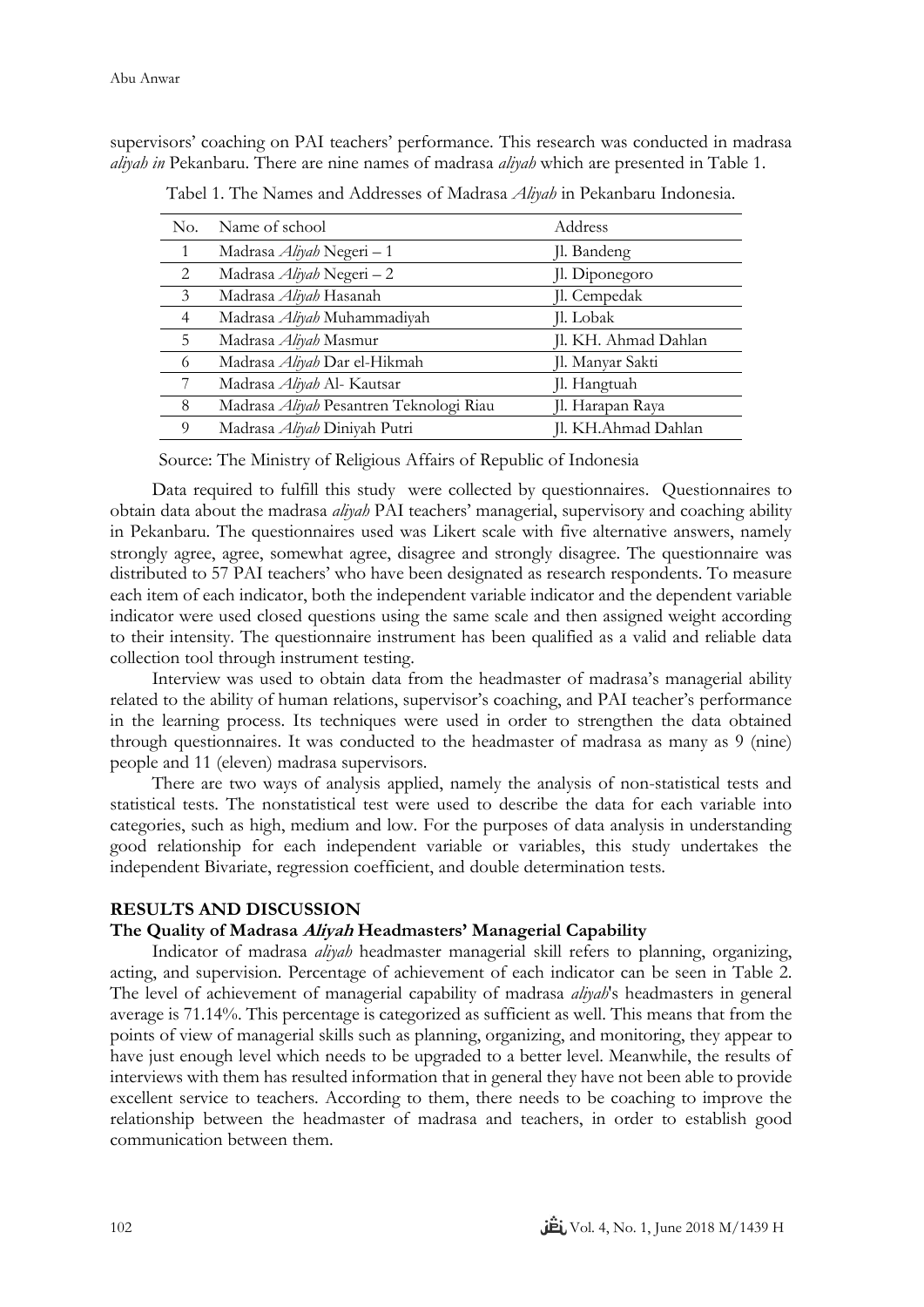| No.       | Indicator   | Ideal score | Average score | % Achievement level | Category |
|-----------|-------------|-------------|---------------|---------------------|----------|
|           | Planning    |             |               |                     | Enough   |
|           | Jrganizing  |             | 24.8          |                     | Enough   |
| $\cdot$ . | Acting      |             | 32.8          |                     | Enough   |
|           | Supervising |             |               | 68.42               | Enough   |

Table 2. The Percentage of Headmaster Achievement Indicators.

To achieve good managerial duties, headmasters should take three skills into consideration namely technical, human, and conceptual skills. In order for the headmaster of the madrasa to effectively perform their functions as managers, they must understand the values contained in the three skills above and are able to bring them into action or behavior. The values contained in the technical skills are (1) the knowledge of methods, processes, procedures, and techniques for carrying out specific activities and (2) the ability to utilize and utilize the means, tools needed to support such special activities. The values embodied in human skills are the abilities to:(1) understand human behavior and cooperation processes, (2) understand other people's attitudes and motives, why they say and behave, (3) communicate clearly and effectively, (4) create effective, cooperative, practical, and diplomatic cooperation, (5) capable of acceptable behavior. The values contained in the conceptual skill are the abilities to: (1) apply rational thinking, (2) perform skillful in various conceptions, (4) analyze the various events as well as the understand the various tendencies, (5) anticipate command, and (6) recognize and understand a social problem (Robbin, 2003).

To manage process of educational programs in Islamic educational institutions should reflect the values set forth in the Qur'an and hadith. For example Surah An-Nahl verse 90 suggests that managers should be fair and wise in planning educational process.

### **The Quality of Supervisors' Coaching In Madrasa Aliyah**

Indicators of counseling by supervisors in this study is to give: direction to the teacher, guidance how to do activities, examples of activities, and suggestions for activities. Percentage of achievement of each indicator can be seen in Table 3. The average achievement level of supervisor of madrasa supervisor is 68,8%. The level of achievement belongs to enough category. This means that in general, the supervision of madrasa *aliyah* supervisors in Pekanbaru needs to be upgraded to a better level. This low achievement of supervision by supervisors is supported by result of interviews with madrasa supervisors. The supervisors complained about the volume of work they were performing. The number of madrassas they supervised was about a dozen in number, some of them even more than 20 madrassas. Another obstacle experienced by the supervisors' role is the distance of the madrassas far from each other, so the presence of supervisors to provide guidance, guidance, examples, and suggestion was very limited. Other problems concerned supervisors who had no teacher background. They hope that the policymakers will fix the problem.

The main function of educational supervision is to improve teachers' professional performance quality and to improve the process of learners' learning outcome quality (Decree of the Minister of Justice of the Republic of Indonesia No. 020/U/1998). Meanwhile, PAI supervisors in school belong to ministries of education and culture and in madrasa they belong to religious ministries. In madrasa context, they help teachers to improve the management of PAI.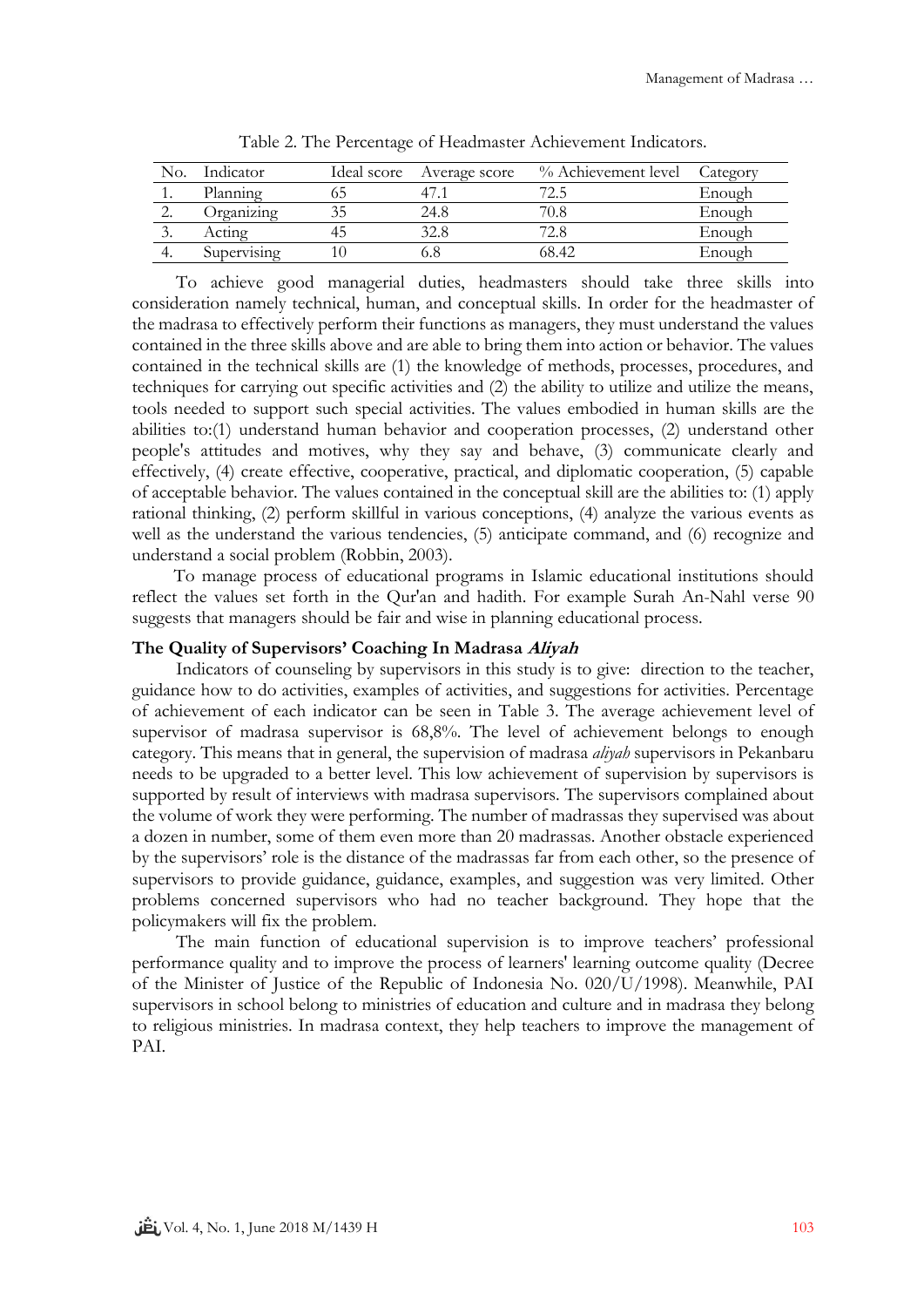| No. | Indicator                                 | Ideal score | Average score | % achievement level | Category |
|-----|-------------------------------------------|-------------|---------------|---------------------|----------|
|     | Directing teachers                        | 15          | 9.96          | 66.4                | Enough   |
| 2.  | Guiding teachers to<br>conduct activities | - 45        | 31.26         | 69.5                | Enough   |
|     | Demonstrating<br>several activities       | 70          | 49.91         | 71.3                | Enough   |
| 4.  | Suggesting teachers<br>to improve         | - 30        | 6.8           | 67.9                | Enough   |

Table 3. The Percentage of Supervisor Counseling Indicators Achievement.

## **The Performance of Madrasa Aliyah's Teacher in Pekanbaru**

Indicators of madrasa *aliyah* PAI teachers' performance in this research refer to the quality of work speed and accuracy, initiative skills and communication skills. Percentage of achievement of each indicator can be seen in Table 4. The average level of achievement of teacher performance as a whole is 75.66%. So in general their performance is in enough category. However, indicator of their workability in madrasa *aliyah in* Pekanbaru still need to be improved. While the achievements of other indicators of work quality, speed and accuracy of work, and the communicate ability is good and needs to be maintained.

Table 4. The Percentages of PAI Teachers' Performance in Each Indicator.

| No. | Indicator                |    |      | Ideal Score Average Scores % Achievement level | Category |
|-----|--------------------------|----|------|------------------------------------------------|----------|
|     | Working quality          | 40 | 33   | 82.5                                           | Good     |
| 2.  | Working Speed            | 30 | 24.1 | 80.3                                           | Good     |
|     | and accuracy             |    |      |                                                |          |
| 3.  | Working initiative       | 45 | 26.5 | 58.8                                           | Enough   |
| 4.  | Working ability          | 30 | 22.4 | 74.7                                           | Enough   |
|     | Communication<br>ability | 30 | 24.6 | 82.0                                           | Good     |
|     |                          |    |      |                                                |          |

Data of teachers' performance above is further clarified from the results of interview with headmaster of madrasa *aliyah* in Pekanbaru. The results of the interviews indicated that there were still many teachers that needed to be improved especially in the learning activities. Aspects of learning activities that must be addressed was their ability to sharpen their teaching materials, approaches, methods, learning strategies, media, and assessment. Their performance improvement can be done by themselves by continuing their study to a higher level. If their qualification is higher then their existing quality, their performance will increase and the quality of the process will be better so that the student output will be more qualified.

According Mulyana (2007) teachers' performance is their learning success in the classroom. Their success can be viewed in two ways: 1) the process: they are said to be successful if they are able to involve the majority of students physically, mentally and socially in the learning process, as well as their spirit and confidence in classroom teaching; 2) results: they are said to succeed if they are able to change their students' behavior towards the mastery of good basic competence. Performance refers to the level of working achievement that set employee job. It reflects how well employees work. It is often misinterpreted as an effort that reflects the energy released. It is measured in terms of results (Simamora, 2004).

In Islam perspective, to work is highly recommended. Surah al-Kahf verses 87-88 and Surah al-Zalzalah verses 7 - 8 suggested the man to work and perform well. Each individual should be good performer. If a person's performance is good then he will get reward from God, and if his performance is not good then He will punish the man.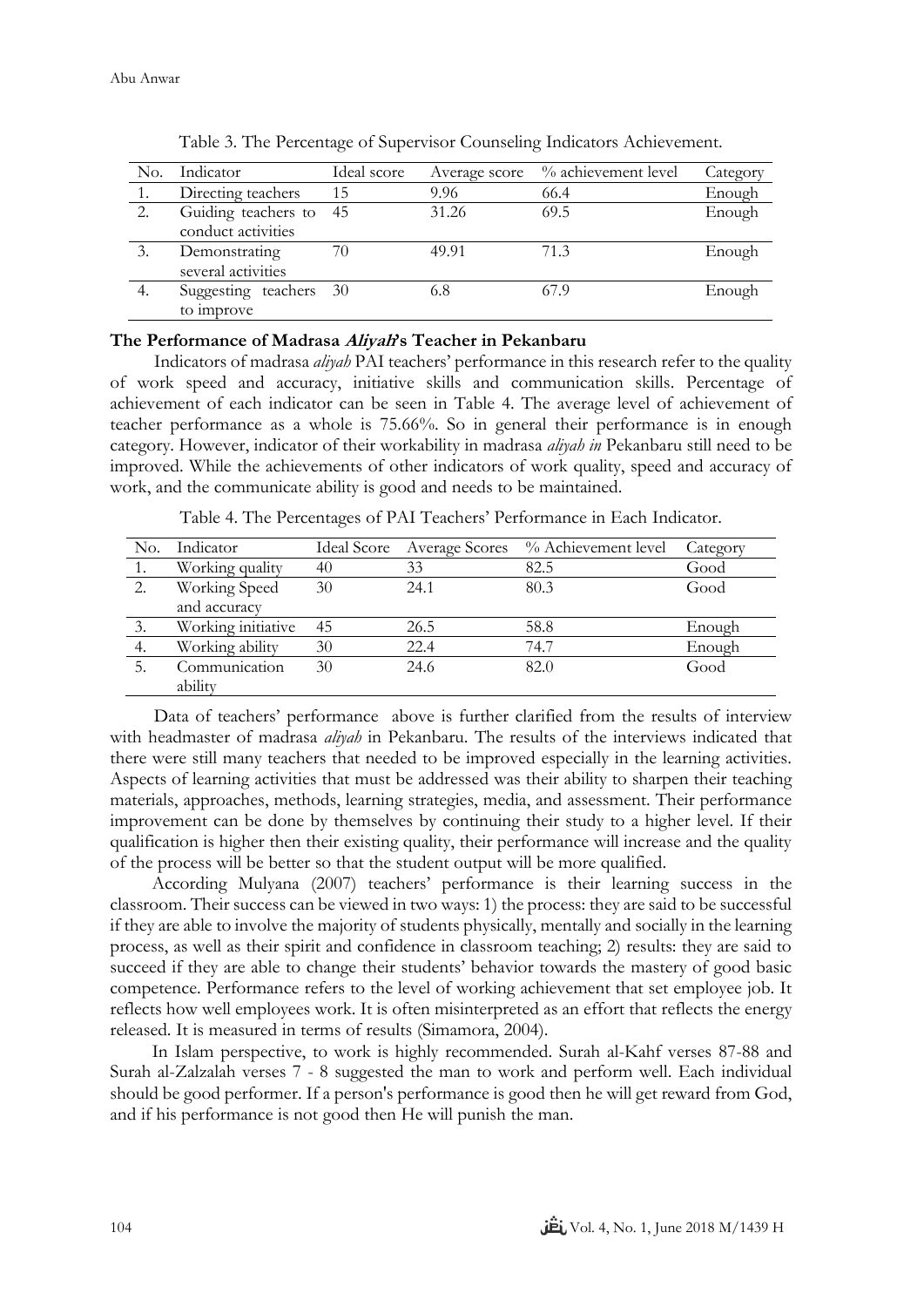# **The Correlation between the Principals' Managerial Abilities and Teachers' Performance**

The proposed hypothesis is: there is no relationship between madrasa headmasters' managerial capability and teacher performance in delivering PAI. The results of statistical calculations using product moment correlation through the help of Microsoft Excel program showed results as listed in Table 5.

Table 5. Summary of Calculation between Madrasa Headmaster's Managerial Ability and PAI Teachers' Performance

| Independent Variable          | $r(cal.) \t r^2$ |  | r(table) Explanation             |
|-------------------------------|------------------|--|----------------------------------|
| Headmaster managerial ability |                  |  | 57 0.772 0.595 0.266 significant |

The statistical computation reveals that the  $r(cal.) = 0.772$  and  $r(table) = 0.266$ . The value of  $r(\text{cal.}) > r(\text{table})$ , thus the null hypothesis (H<sub>0</sub>) of this study is rejected. It means that there is a significant relationship between the managerial abilities of the headmasters and teachers' performance. Furthermore, the determination of the coefficient of magnitude obtained is 59.5%. This suggests that the managerial capabilities of the headmasters have contributed to the teachers' performance in Pekanbaru with the record of as high as 59.5%.

Based on the above results, it is shown that there is a significant relationship between managerial capabilities and the variable of teachers' performance. The results of this study show that there is positive relationship between the perception of managerial skills of the headmasters and the teachers' performance. The headmasters of madrasa are the leaders who at the same time drive personnel in carrying out the principal madrasa tasks and their functions. They have a duty to move all resources at the madrasa so they can be harnessed to their full potentials to achieve the goals that have been set (Parker & Raihani, 2011). Their role and function influence teachers' performance in madrassa including their behaviors in doing their jobs. Therefore, it is suggested that they can drive and guide teachers in madrasa to carry out the mission referring to the policies made by the madrasa headmasters.

Kusnan, (2007) states that managerial capabilities are strategic and important for headmasters. They serve as the framework of the quality improvement and progress of their madrassa. They should be combined with good skills, interpersonal skills, as well as the ability of an adequate conceptual mastery. They are expected to be possessed by the headmaster of the madrasa to drive the entire potential of the madrassa so that they can increase the quality of the professional performance of teachers in madrasa. Having a qualified teachers' performance, madrasa will deliver teaching and learning processes at its best. It is confirmed that, in carrying out a variety of management functions, leaders needs to pay attention to the basic principles of management that include: the division of labor to delegate their responsibility, discipline, unity of command, unity of direction, priority of organizational interests than on personal interests, achievement grant, orderly alignment, fair, stability in serving, initiatives, and the spirit of the group. Those basic principles relied upon their managerial practice.

In addition, the level of performance's quality of the teachers in the madrasa is affected by several factors, either internal factors of the teachers or external factors. The external factors such as facilities, regulations, applicable policies to managerial and leadership qualities, the headmasters of the madrasa, and other environmental conditions. The level of performance's quality of these teachers will determine the quality of graduates as well as the achievement of the overall success of the madrasa.

## **The Correlation between the Supervision Coaching and Teachers' Performance**

The hypothesis in this study is: there is no relationship between headmasters' supervision coaching and PAI teachers' performance. The results of statistical calculations using product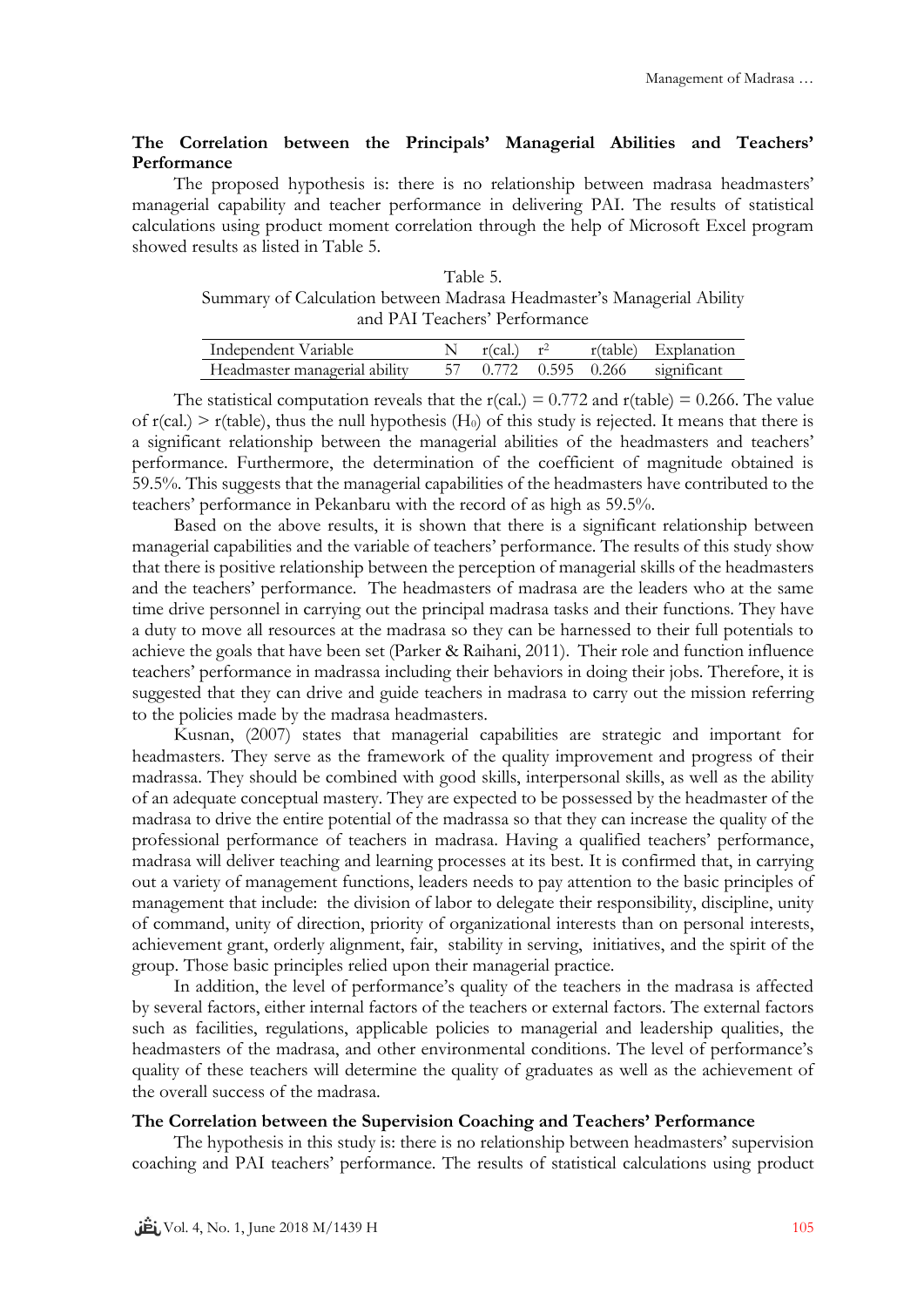moment correlation through the help of Microsoft Excel program showed results as listed in Table 6.

| Table 6.                                            |
|-----------------------------------------------------|
| Summary of Calculation between Supervision Coaching |
| and PAI Teachers' Performance.                      |

| Independent Variable   | $r(cal.)$ $r^2$ |       |       | r(table) Explanation |
|------------------------|-----------------|-------|-------|----------------------|
| Headmaster supervision | 0.659           | 0.435 | 0.266 | siginificant         |
| coaching               |                 |       |       |                      |

The relationship of supervisors' coaching with the teachers' performance from the calculation results was reflected through the value of  $r(cal.) = 0.659$  and  $r(table) = 0.266$ . As it is shown that the  $r(\text{cal}) > r(\text{table})$ . Thus the null hypothesis (H<sub>0</sub>) of the study is rejected. This means that there is a significant relationship between supervisors' coaching and the teachers' performance. The magnitude of the coefficient of determination is  $r_2 = 0.435$ . So the determination of coefficient of magnitude obtained 43.5%. This suggests that the percentage of supervisors which have contributed to the performance in madrasa *aliyah* in Pekanbaru is 43.5%.

Relationship of supervisors' coaching and teachers' performance are also positive. This is in line with a study in Pennsylvania proving that good supervision often leads to an increase of performance of teachers, especially novice ones (Higgins, Morton, & Wolkenhauer, 2018). The research informs that there is a significant relationship between variables of supervisors' coaching and teachers' performance. The results of this study shows that, there is a positive relationship between teachers' perception about the supervisors' coaching with the performance of teachers. Based on data obtained performance turned out to be the teacher belongs to both. The teachers' performance of an evaluation, criticism or suggestions from various parties. One of them is because of the influence of observation. According to Purwanto (2004) supervisors are responsible to carry out a planned coaching activities to help teachers and other employees of the madrasa in doing their jobs effectively. They should be able motivate teachers to cope with their problems when they have ones. They should take into consideration teachers' competence, personality and need. They are expected to motivate teachers who did not display competence of personality, show themselves as honest individuals, did not show good characters, and do not set an example for the students and their community. In this context, they should be the ones that teachers trust.

Coaching function is not just the responsibility of the supervisors. This function should also be implemented by headmasters of the madrasa and other stakeholders. In other words it belongs to every stakeholder. Since it helps madrasa to create good management, outsiders such as parents and community leaders should play an important role in a good school management. A method namely participative management (PM) is proven to be effective to implement in schools in South Africa (Mokoena, 2012).

Madrasa headmaster should collaborate with madrasa supervisors to implement joint teachers' supervision in madrasa. They conduct the direct supervision to teachers since they are also responsible in educating their teachers. When supervisors and headmasters of the madrasa collaboratively conduct these tasks, rest assured the professionalism of teachers will continue to increase. As a result, the competence and task that teachers should perform will be guaranteed. However, many madrasas in Indonesia might have not implemented this well. This is due to various reasons, such as inadequate supervisory tasks of madrasa and less responsibilities in madrasa management to fulfill duties. The role of headmasters in madrasa is crucial and paramount in leading madrasa to achieve their goals, in determining the direction and policies of education. performing as ruler, headmasters of the madrasa are the one who determine factors that can encourage madrasa to embody their vision, mission, goals and objectives (Park & Niyozov, 2008).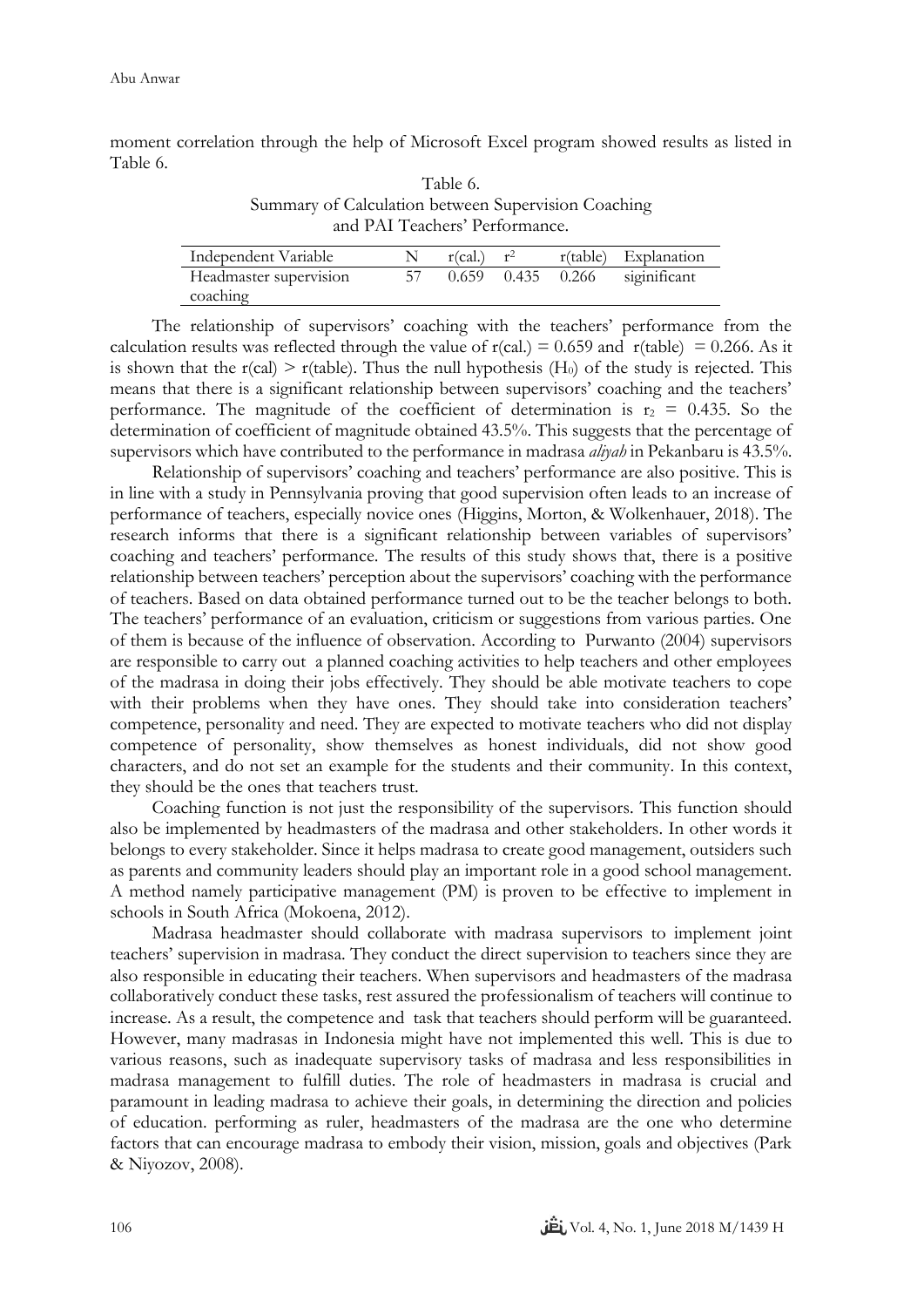# **The Correlation among Madrasa Headmasters' Managerial Abilities, Supervisors' Coaching, and PAI Teachers' Performance**

The hypothesis in this study is: no relationship among managerial ability, supervisory development and PAI teacher's performance in madrasa *aliyah in* Pekanbaru. Based on the results of statistical calculations using product moment correlation through the help of Microsoft Excel program showed results as listed in Table 7.

Tabel 7. Summary of Calculation: Relationship among Madrasa Headmasters' Managerial Ability, Supervision Coaching and PAI Teachers' Performance.

| Independent Variabel                                 | N $r$ (cal.) $r^2$ | r(table) | Explanation  |
|------------------------------------------------------|--------------------|----------|--------------|
| Madrasa headmasters' managerial 57 0.804 0.646 0.266 |                    |          | siginificant |
| ability and supervision coaching.                    |                    |          |              |

Managerial abilities related to the headmasters and supervisors' coaching with the teachers' performance from the calculation result obtained the value  $r(\text{cal.}) = 0.804$  to the value r (table)  $= 0.266$ . The value r(cal.) > r (table). Thus, the null hypothesis (H<sub>0</sub>) is rejected. This means that there is a significant relationship among the managerial capabilities of the headmasters and the supervisors' coaching with teachers' performance. Furthermore, the retrieved value of the magnitude of the coefficient of determination is  $r_2 = 0.646$ . So the magnitude of the coefficient of determination is 64.6%. This suggests that the managerial capabilities of the headmasters of the madrasa and the supervisors' coaching which have contributed to the teachers' performance in madrasa *aliyah* in Pekanbaru is 64.6%.

Based on the results of the study, it is indicated that there is a significant relationship among the managerial capabilities of the headmasters of the madrasa, coaching by supervisors, and performance of the PAI teachers. Research carried out by setting the managerial skills of principals and supervisory coaching ability as independent variables and teachers' performance as dependent variable is interesting to be examined. A descriptive analysis performed in this study shows that the categories of managerial and supervisory coaching ability in general position are low. Similarly on a variable performance, namely through the same analysis (descriptive), the authors also found that performance level teachers madrasa *aliyah* in Pekanbaru belongs to the medium. This fact generally has a close relationship between the three variables that were analyzed previously. This is reinforced again with the research results show that hypothesis put forward in the study is accepted.

Supervisors, the headmasters of the madrasa, and teachers should have standardized competencies according to Regulation No. 19 Year 2005 about educational standards. This regulation gives the direction of the need for structure and implement 8 (eight) education standards, which include: (1) standards of contents; (2) standards of process; (3) the standards of competency of graduates; (4) standards of educators and educational personnel; (5) the standard facilities and infrastructure; (6) standard of management; (7) financing and evaluation standards. Because of its trustees, the headmaster of the madrasa, and teachers are the three elements that play an active role in schooling. Teachers as performer of learning that directly face to face with the students in the classroom, and trustees as well as the principal are player of the education is in the execution of the task. Supervision and managerial education that encompasses three aspects namely supervision, controlling and educational inspection (Busher & Harris, 1999).

To improve the quality of education, teachers and headmasters must do basic tasks and functions according to demands of competences of teachers, supervisors or principals stated in education standards and Regulation of The Ministry of National Education of Republic of Indonesia No. 12, Year 2007 about supervisors. Teachers are guarantors of the quality of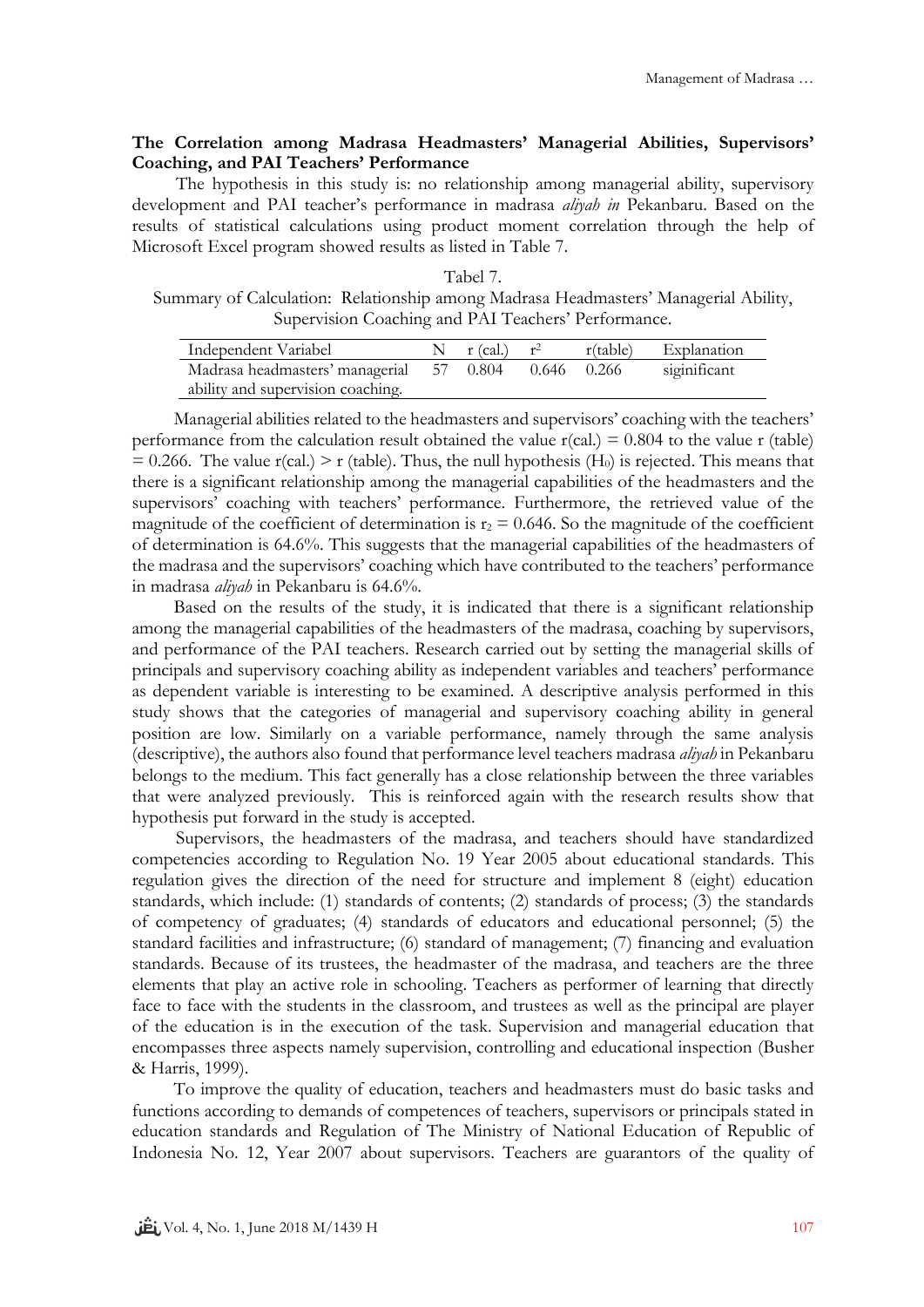education in classrooms, while the supervisors and principals of the school are the guarantors of the quality of education in the region more broadly. In the current era of regional autonomy, schools must be changed in the direction which corresponds to the demands of the time. In relation with this, autonomy in schools is revealed to be able to enhance the performance of either individuals or the system implemented in schools (Eskeland & Filmer, 2007; Hahn, Choon, & Yang, 2018; Steinberg & Cox, 2016; Wang & Chan, 2015).

In this study, the findings that have been analyzed are as follows: the better managerial abilities and the coaching supervisory gets, the better the performance of PAI teachers is. The coefficient of correlation between the two variables is independent and dependent variables are acquired for 0.640 give meaning to the managerial capabilities of the contribution and the construction supervisor on performance PAI teacher of 40.90%. That means managerial and supervisory coaching influence is large enough to increase the PAI teacher's performance.

The results of this research are the same as the results of the study by Bandura (1986) which explains the stronger business processes give oversight (including managerial abilities) are increasingly producing specific outcomes and value as expected. The process gave the surveillance encourages the formation of motives of achievement. The aspect of giving supervision provide a sense like a social pressure of behavior. The measures the ability of oversight into efforts made by someone generating a certain behavior.

The above findings still need the support of other research about aspects of motivation, hope and incentive capabilities that support individual morale. In the same study, Bandura (1986), concluded that the higher expectations (expectancy valence) felt by the individual, the greater scrutiny of the individual concerned to perform the activity.

The skills headmasters of the madrasa can affect the performance of teachers to the level of 88.3%. This percentage rate is very high when compared to other variables (which merely reaches 16.7%) Sumanto (2005). In the same vein, Sumanto (2005) also states that there are several factors that can affect the performance of the teachers; one of which is the managerial abilities of the headmasters. The managerial ability and work motivation of the madrasa headmaters influence on the performance of teachers. According to him the influence is as high as 54.5% (Karweti, 2010).

Regarding the positive correlation among principals' managerial abilities, supervisors' coaching and PAI teachers' performance, a simple regression analysis results in an equation as follows:  $Y = 0.137 + x_135.825 + x_20.637$ . This indicates that there is a positive relationship among those three aspects.

The frequency of the managerial and supervisory coaching by a manager depends on the principles and models of leadership that they (the headmasters) hold onto. The better the managerial ability and coaching supervision performed, the higher performance levels of the teachers will be. The leadership of a manager who embraced the model of transformational leadership often emphasize the leadership through the intrinsic potential for development supervision (performance) of his retainers.

Further, Bandura (1986) explained that the monetary incentive (incentives in the form of money) have a value of supervision is high because the money could be used to meet all needs, such as commodities, property, services, health, certain rights, even social influence. Managerial ability and supervision of the more popular through the ability of these incentives is called pieceor rate incentive provided as a means to improve the performance of the work.

#### **CONCLUSION**

The managerial capabilities of the headmasters of the madrasa, in statistical computation is reflected through the average percentage achievement of 71.14%. It is then categorized as sufficient. The average percentage achievement of coaching performed by the supervisors is 68.8%, meaning that their coaching quality is also categorized sufficient as well. The average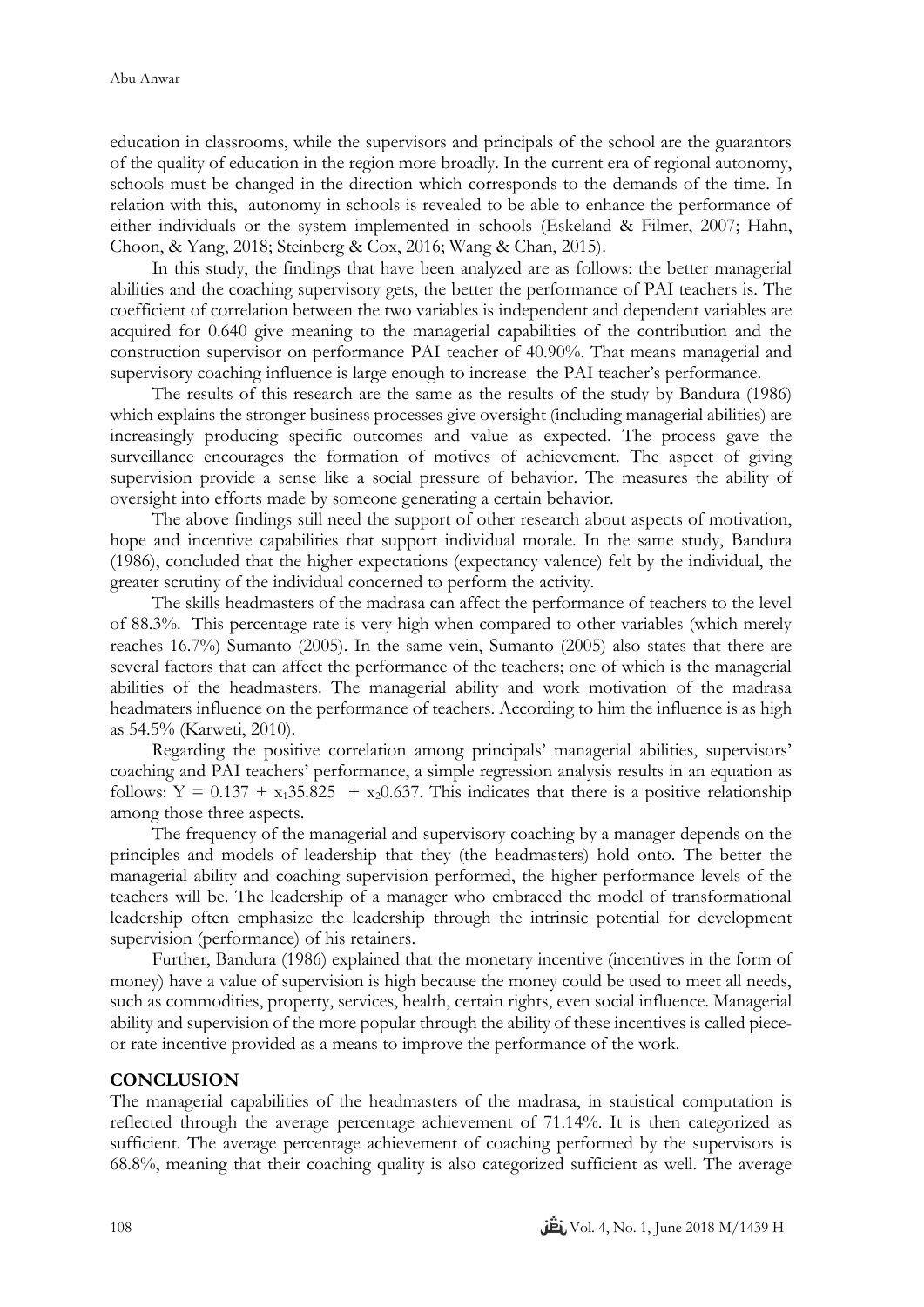percentage achievement of PAI teachers' performance is 78.98%. This, again, belongs to sufficient category. There is a significant relationship between the managerial capabilities of the headmasters of madrasa and performance PAI teachers. This is evidenced by the figures tally with the correlation value  $r(cal.) = 0.772$  which is greater than the value of  $r(table) = 0.266$ . The correlation among principals' managerial abilities, teachers' performance, and supervisors' coaching quality falls in the category of strong. However, the contribution of the headmasters of madrasa's managerial skills towards PAI teachers' performance is 59.5%. The r (cal.) = 0.654 which is greater than the value of  $r$  (table) = 0.266 indicates that there is a significant relationship among the three aspects. In the meantime, the contribution of the headmasters' managerial skills and the supervisors' coaching towards the performance of PAI teachers in madrasas *aliyah* in Pekanbaru is 64.6%. From the above calculation it can be concluded that in terms of correlation, it has been proven that there was positive correlation between the teachers' performance and principals' managerial abilities, between principals' managerial abilities and supervisors' coaching quality, and between teachers' performance and supervisors' coaching quality. These results implies that there is a need of those three aspects enhancement in madrasa *aliyah* so that madrasa can compete with public schools both in academic and non-academic aspects.

## **BIBLIOGRAPHY**

- Austin, A. E. (2002). Preparing the next generation of faculty. *The Journal of Higher Education*, *73*(1), 94–122. https://doi.org/http://dx.doi.org/10.1080/00221546.2002.11777132
- Bandura, Albert. (1986). *Social foundations of thought and action*. New Jersey: Prentaice Hall. Engle Cliffs.
- Bano, M. (2011). Co-Producing with FBOs: lessons from state–madrasa engagement in the Middle East and South Asia. *Third World Quarterly*, *32*(7), 1273–1289. https://doi.org/10.1080/01436597.2011.596751
- Botha, R. J. (2011). The managerial role of the principal in promoting teacher professionalism in selected Eastern Cape schools the managerial role of the principal in promoting teacher professionalism in selected Eastern Cape schools. *Africa Education Review*, *8*(3), 397–415. https://doi.org/10.1080/18146627.2011.618620
- Busher, H., & Harris, A. (1999). Leadership of school subject areas: Tensions and dimensions of managing in the middle. *School Leadership & Management*, *19*(3), 305–317. https://doi.org/10.1080/13632439969069
- Darling-Hammond, L. (2012). *Powerful teacher education: Lessons from exemplary programs*. John Wiley & Sons.
- Eskeland, G. S., & Filmer, D. (2007). Autonomy, participation and learning: Findings from Argentine Schools, and implications for decentralization. *Education Economics*, *15*(1), 103– 127. https://doi.org/10.1080/09645290601133951
- Hahn, Y., Choon, L., & Yang, H. (2018). Does greater school autonomy make a di ff erence ? Evidence from a randomized natural experiment in South Korea. *Journal of Public Economics*, *161*, 15–30. https://doi.org/10.1016/j.jpubeco.2018.03.004
- Higgins, M., Morton, A. E., & Wolkenhauer, R. (2018). Reconceptualizing preservice teacher supervision through duoethnography: Reflecting, supporting, and collaborating with and for each other. *Teaching and Teacher Education*, *69*, 75–84. https://doi.org/10.1016/j.tate. 2017.09.020
- Kanji, G. K., Malek, A., & Tambi, B. A. (1999). Total quality management in UK higher education institutions. *Total Quality Management*, *10*(1), 129–153. https://doi.org/http://dx.doi.org/10.1080/0954412998126